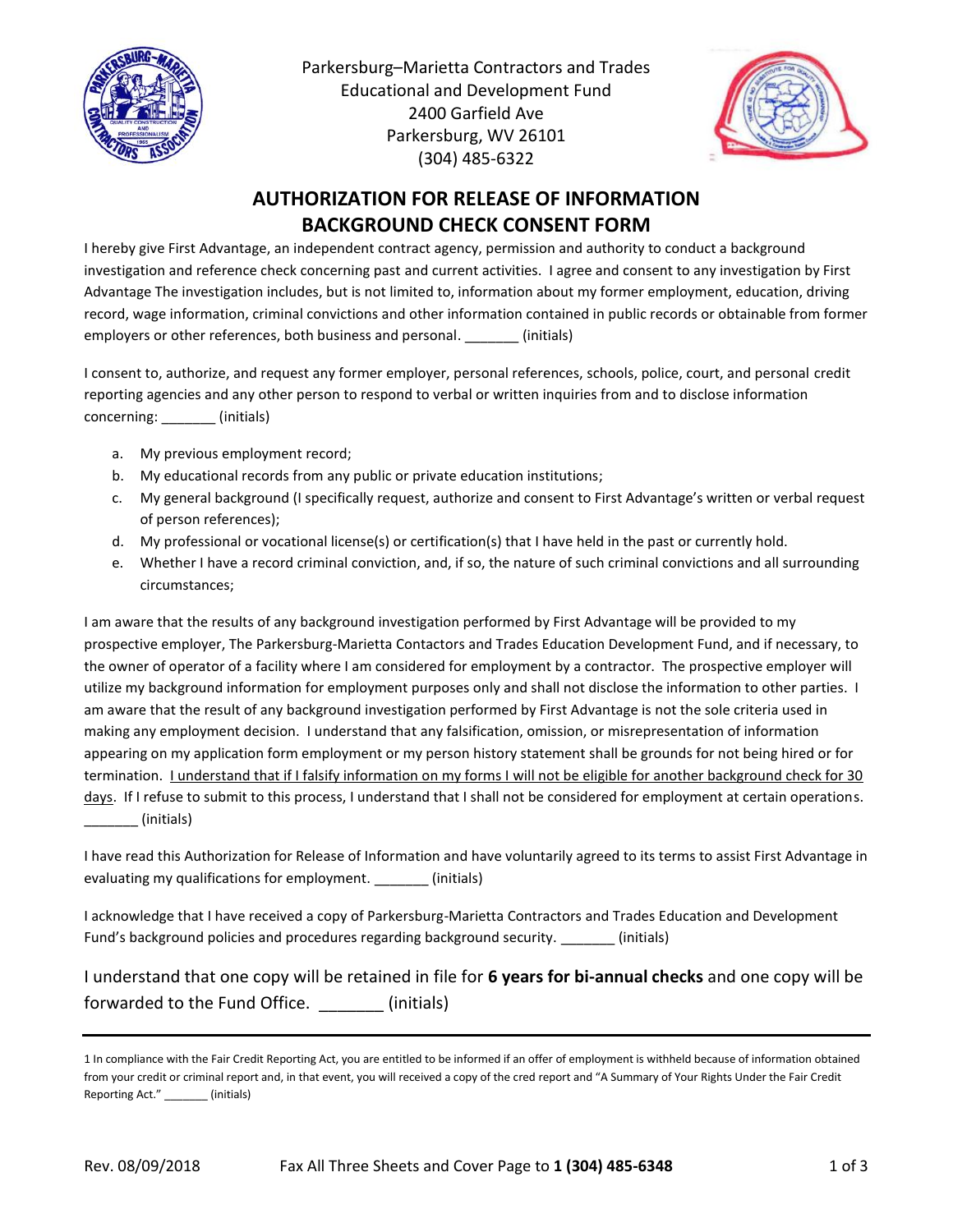## **PMCTEDF Background Request Form**

| Personal InformationPrint capital letters in the boxes. Try not to touch the sides of the boxes. |                  |                              |                          |                |                                                                 |                          |          |                |          |                |   |                |       |                     |   |                               |                |              |                |   |                        |       |                      |              |     |   |                     |  |
|--------------------------------------------------------------------------------------------------|------------------|------------------------------|--------------------------|----------------|-----------------------------------------------------------------|--------------------------|----------|----------------|----------|----------------|---|----------------|-------|---------------------|---|-------------------------------|----------------|--------------|----------------|---|------------------------|-------|----------------------|--------------|-----|---|---------------------|--|
| A                                                                                                | $\, {\bf B}$     | C                            | D                        | E              | F                                                               | $\mathsf{G}$             | H        |                | J        | K              | L |                | $M$ N | $\mathbf 0$         | P | Q                             | R              | $\mathsf{S}$ | T              | U | $\mathbf v$            |       | W X                  |              | Υ   | Z |                     |  |
|                                                                                                  | First Name       |                              |                          |                |                                                                 |                          |          |                |          |                |   |                |       |                     |   |                               |                |              |                |   |                        |       |                      |              |     |   |                     |  |
|                                                                                                  |                  |                              |                          |                |                                                                 |                          |          |                |          |                |   |                |       |                     |   |                               |                |              |                |   |                        |       |                      |              |     |   |                     |  |
|                                                                                                  | Middle Name      |                              |                          |                |                                                                 |                          |          |                |          |                |   |                |       |                     |   |                               |                |              |                |   |                        |       |                      |              |     |   |                     |  |
|                                                                                                  |                  |                              |                          |                |                                                                 |                          |          |                |          |                |   |                |       |                     |   |                               |                |              |                |   |                        |       |                      |              |     |   |                     |  |
|                                                                                                  | Last Name        |                              |                          |                |                                                                 |                          |          |                |          |                |   |                |       |                     |   |                               |                |              |                |   | Suffix                 |       |                      |              |     |   |                     |  |
|                                                                                                  |                  |                              |                          |                |                                                                 |                          |          |                |          |                |   |                |       |                     |   |                               |                |              |                |   |                        |       |                      |              |     |   |                     |  |
|                                                                                                  |                  |                              | Previous Legal Name      |                |                                                                 |                          |          |                |          |                |   |                |       |                     |   |                               |                |              |                |   |                        |       |                      | Year Changed |     |   |                     |  |
|                                                                                                  |                  |                              |                          |                |                                                                 |                          |          |                |          |                |   |                |       |                     |   |                               |                |              |                |   |                        |       |                      |              |     |   |                     |  |
|                                                                                                  |                  |                              |                          |                | Mailing Address (If P.O. Box, use instead of physical)          |                          |          |                |          |                |   |                |       |                     |   |                               |                |              |                |   |                        |       |                      |              |     |   |                     |  |
|                                                                                                  |                  |                              |                          |                |                                                                 |                          |          |                |          |                |   |                |       |                     |   |                               |                |              |                |   |                        |       |                      |              |     |   |                     |  |
| City                                                                                             |                  |                              |                          |                |                                                                 |                          |          |                |          |                |   |                |       |                     |   |                               |                |              |                |   |                        | State |                      |              | Zip |   |                     |  |
|                                                                                                  |                  |                              |                          |                |                                                                 |                          |          |                |          |                |   |                |       |                     |   |                               |                |              |                |   |                        |       |                      |              |     |   |                     |  |
|                                                                                                  |                  |                              | Social Security Number   |                |                                                                 |                          |          |                |          |                |   |                |       |                     |   | Date of Birth(month-day-year) |                |              |                |   |                        |       |                      |              |     |   |                     |  |
|                                                                                                  |                  |                              | $\overline{\phantom{a}}$ |                |                                                                 |                          |          |                |          |                |   |                |       |                     |   |                               |                |              |                |   |                        |       |                      |              |     |   |                     |  |
|                                                                                                  |                  | <b>E-Mail Address</b>        |                          |                |                                                                 |                          |          |                |          |                |   |                |       |                     |   |                               |                |              |                |   |                        |       |                      |              |     |   |                     |  |
|                                                                                                  |                  |                              |                          |                |                                                                 |                          |          |                |          |                |   |                |       |                     |   |                               |                |              |                |   |                        |       |                      |              |     |   |                     |  |
|                                                                                                  |                  |                              |                          |                |                                                                 |                          |          |                |          |                |   |                |       |                     |   |                               |                |              |                |   |                        |       |                      |              |     |   |                     |  |
| City                                                                                             |                  |                              |                          |                | List Previous Addresses For The Past 7 Years, Most Recent First |                          |          |                |          |                |   |                |       |                     |   |                               |                |              |                |   |                        | State |                      |              | Zip |   |                     |  |
|                                                                                                  |                  |                              |                          |                |                                                                 |                          |          |                |          |                |   |                |       |                     |   |                               |                |              |                |   |                        |       |                      |              |     |   |                     |  |
|                                                                                                  |                  |                              |                          |                |                                                                 |                          |          |                |          |                |   |                |       |                     |   |                               |                |              |                |   |                        |       |                      |              |     |   |                     |  |
| City                                                                                             |                  |                              |                          |                |                                                                 |                          |          |                |          |                |   |                |       |                     |   |                               |                |              |                |   |                        | State |                      |              | Zip |   |                     |  |
|                                                                                                  |                  |                              |                          |                |                                                                 |                          |          |                |          |                |   |                |       |                     |   |                               |                |              |                |   |                        |       |                      |              |     |   |                     |  |
| City                                                                                             |                  |                              |                          |                |                                                                 |                          |          |                |          |                |   |                |       |                     |   |                               |                |              |                |   |                        | State |                      |              | Zip |   |                     |  |
|                                                                                                  |                  |                              |                          |                |                                                                 |                          |          |                |          |                |   |                |       |                     |   |                               |                |              |                |   |                        |       |                      |              |     |   |                     |  |
| City                                                                                             |                  |                              |                          |                |                                                                 |                          |          |                |          |                |   |                |       |                     |   |                               |                |              |                |   |                        | State |                      |              | Zip |   |                     |  |
|                                                                                                  |                  |                              |                          |                |                                                                 |                          |          |                |          |                |   |                |       |                     |   |                               |                |              |                |   |                        |       |                      |              |     |   |                     |  |
|                                                                                                  |                  | Client Name (Requester)      |                          |                |                                                                 |                          |          |                |          |                |   |                |       |                     |   | Account #                     |                |              |                |   |                        |       | <b>Location Code</b> |              |     |   |                     |  |
|                                                                                                  |                  |                              |                          |                |                                                                 |                          |          |                |          |                |   |                |       |                     |   |                               |                |              |                |   |                        |       |                      |              |     |   |                     |  |
|                                                                                                  | Telephone Number |                              |                          |                |                                                                 |                          |          |                |          |                |   |                |       | Fax Number - Secure |   |                               |                |              |                |   |                        |       |                      |              |     |   |                     |  |
| 0                                                                                                | 4                | $\overline{\phantom{0}}$     | 4                        | 8 <sup>1</sup> | 5 <sup>1</sup>                                                  | $\overline{\phantom{0}}$ | $6 \mid$ | $\overline{3}$ | $2 \mid$ | $\overline{2}$ |   | $\overline{3}$ | 0     | 4                   |   | 4                             | 8 <sup>1</sup> | 5            | $\blacksquare$ | 6 | $\overline{3}$         | 4     | 8                    |              |     |   |                     |  |
| Standard Package (                                                                               |                  |                              |                          |                |                                                                 |                          |          |                |          |                |   |                |       |                     |   |                               |                |              |                |   |                        |       |                      |              |     |   |                     |  |
| SSTrace, Felony                                                                                  |                  |                              |                          |                |                                                                 |                          |          |                |          |                |   |                |       |                     |   |                               |                |              |                |   | Local Union (initials) |       |                      |              |     |   | <b>Union Number</b> |  |
|                                                                                                  |                  | Nationwide Sexual Offender ( |                          |                |                                                                 |                          |          |                |          |                |   |                |       |                     |   |                               |                |              |                |   |                        |       |                      |              |     |   |                     |  |